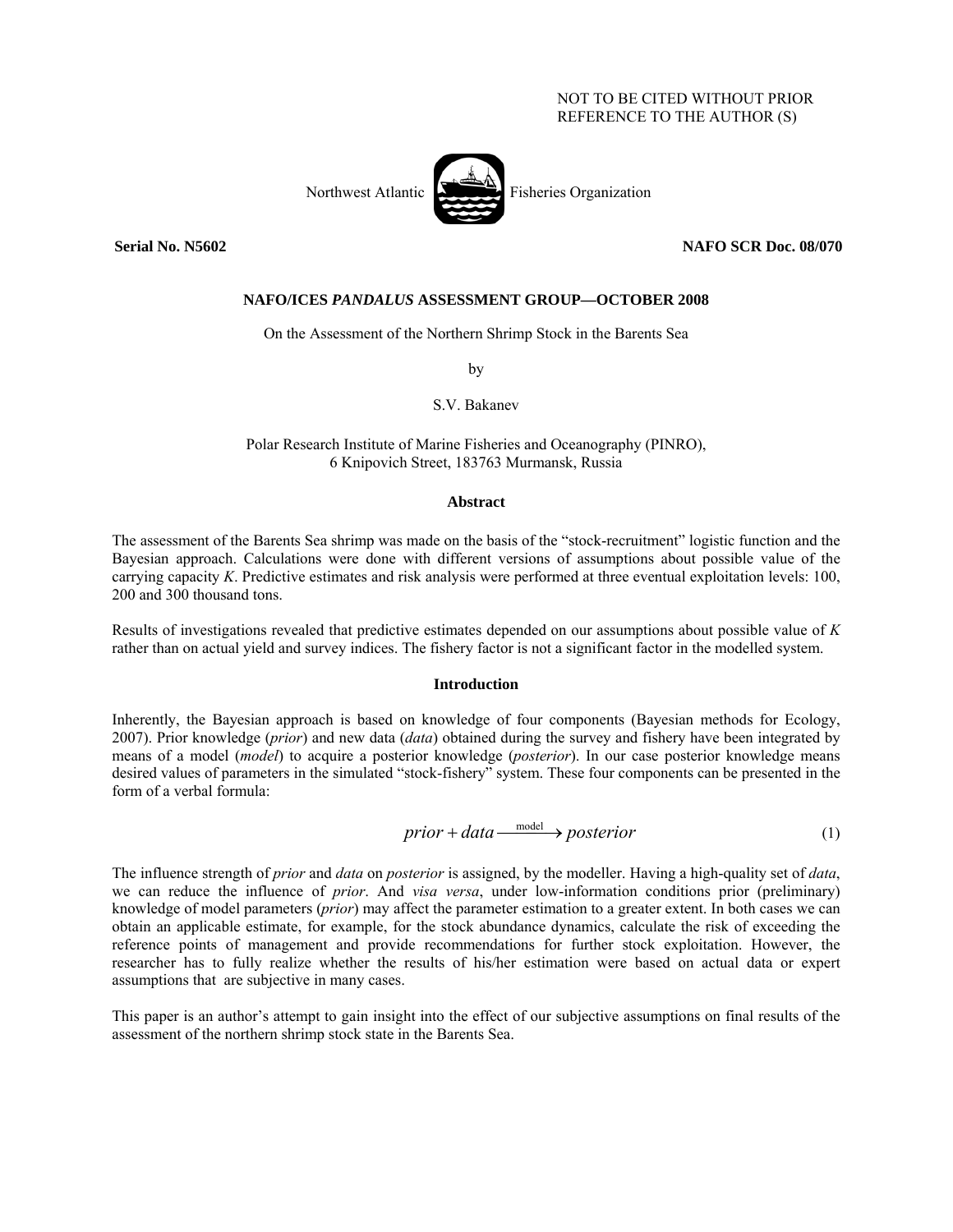#### **Method**

#### *Modelling framework and state equations*

The model was built in a state-space framework (Hvingel, 2007; Hvingel and Kingsley, 2006; Schnute, 1994). Model background, formulation, checking, validation and further details are given in Hvingel and Kingsley (2002).

The basic equation was a generalization of the logistic model of population growth (Schaefer, 1954). Its form is:

$$
B_{t+1} = B_t + rB_t \left(1 - \frac{B_t}{K}\right) \tag{1}
$$

where  $B_t$  is the stock biomass at time *t*, and *r* is the population growth rate and *K* is the maximum population size for growth to be positive. The equation describing the state transition from time  $t$  to  $t+1$  and parameterised in terms of *MSY* (Maximum Sustainable Yield) rather than *r* (intrinsic growth rate) (cf. Fletcher 1978):

$$
B_{t+1} = B_t + 4MSY \frac{B_t}{K} \left( 1 - \frac{B_t}{K} \right). \tag{2}
$$

### *Data and link functions*

The model synthesized information from input priors and three independent series of shrimp biomasses and one series of shrimp catches (Hvingel, 2007; Table 1). The three series of shrimp biomass indices were: a Norwegian standardised series of annual commercial-vessel catch rates for 1980–2006, *CPUE<sub>t</sub>* (Hvingel and Aschan 2006); and two trawl-survey biomass index for 1982–2004,  $\frac{survR_t}{(A \text{non. } 2005)}$  and 2004-2006,  $\frac{survE_t}{(H \text{vingel, } 2006)}$ . These indices were scaled to 3 true biomass by catchability parameters,  $q_c$ ,  $q_R$  and  $q_E$ . Lognormal observation errors,  $\omega$ ,  $\kappa$ and *ε* were applied, giving:

$$
CPUE_t = q_c B_{MSY} P_t \exp(\omega)
$$
  
\n
$$
survR_t = q_R B_{MSY} P_t \exp(\kappa)
$$
  
\n
$$
survE_t = q_E B_{MSY} P_t \exp(\varepsilon)
$$
\n(3)

where  $P_t$  is the stock biomass relative to biomass at *MSY* ( $P_t = B_t / B_{MSY}$ ) in year *t*. The error terms,  $\omega$ ,  $\kappa$  and  $\varepsilon$  are normally, independently and identically distributed with mean 0 and variance  $\sigma_\omega^2$ ,  $\sigma_\kappa^2$  and  $\sigma_\varepsilon^2$ .

Total reported catch in ICES Div. I and II 1970-2006 was used as yield data (Table 1). The fishery being without major discarding problems or variable misreporting, reported catches were entered into the model as error-free.

### *Estimation of Parameters (Priors)*

According to the equations (2) and (3) prior distributions for parameters  $P_1$ , MSY,  $K$ ,  $q_C$ ,  $q_R$ ,  $q_E$  and observation errors should be given to adjust the modelling process. In this paper *priors* were chosen on the basis of an assumption made by Carsten Hvingel and Michel Kingsley when they assessed the northern shrimp stocks off East Greenland, in the Barents and North Seas (Table 2). It is apparent that we do not have today any "external" information on  $P_1$ , *MSY*, *K*,  $q_C$ ,  $q_R$ ,  $q_E$  parameters and observation errors. In this paper *priors* for these parameters were also taken as low-information ones.

*Size of initial biomass*  $P_1$  is usually assigned large in absence of intensive fishing. In 1970 the shrimp fishery in the Barents Sea took place in costal areas and could not essentially affect the stock dynamics. The size of initial biomass was most likely much above  $B_{MSY}$  and ranged from  $B_{MSY}$  to *K*. Based on such information we are able to assign the prior normally distributed with median =1.5 and variance  $\sigma$  = 0.26.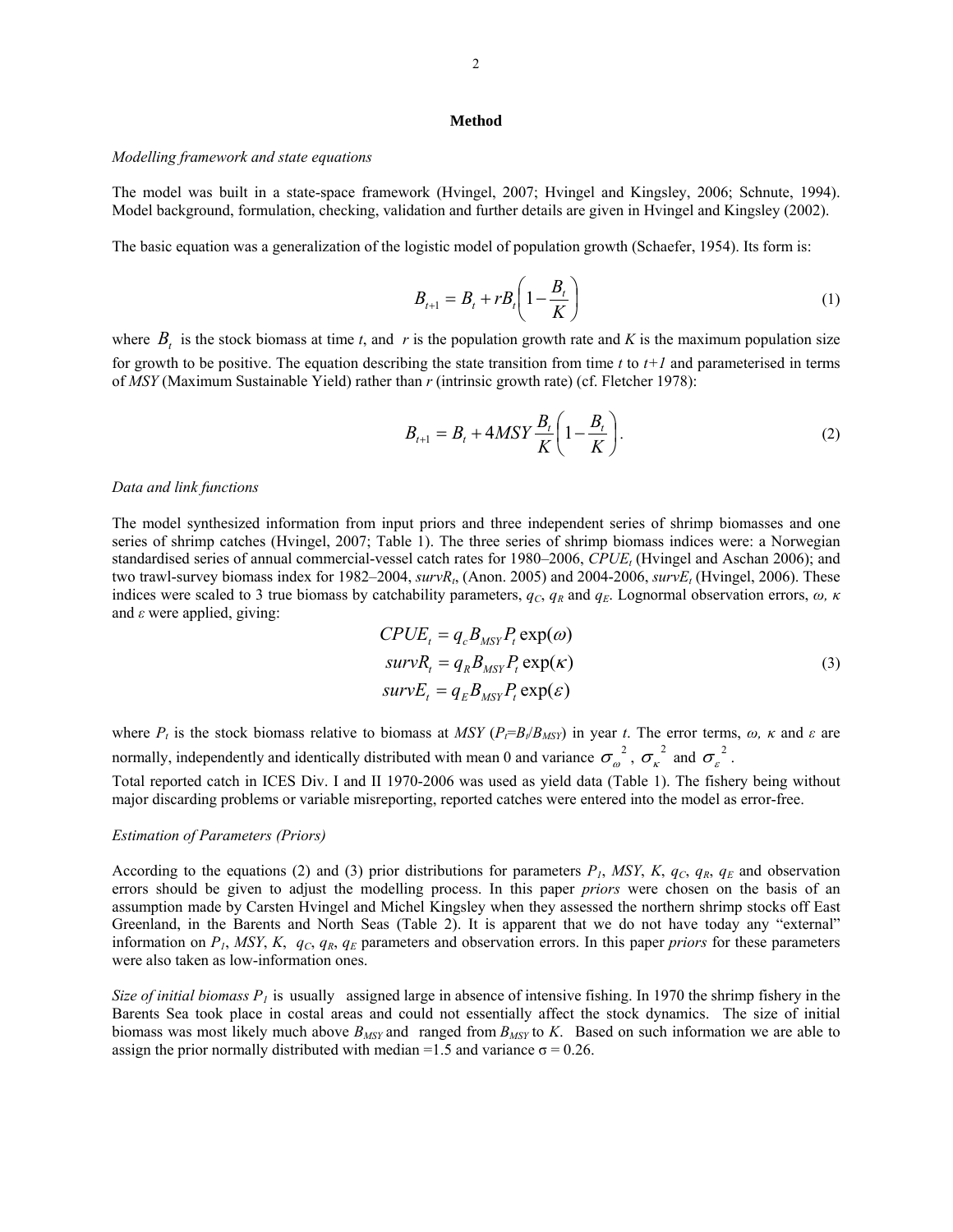Notwithstanding, the initial value of  $B_l$  slightly affects the results of model indices for last years observations provided that observation series is long enough. We have exercised several calculation options with different prior distributions of  $B_1$  but the results of posterior parameters were similar.

*The carrying capacity or maximum population abundance K* is a key parameter, whose prior distribution has impact on modelling results. In our computations we have used several options of prior distribution of *K*. First of all we applied the principle "let the data speak for themselves" (McAllister and Kirkwood, 1998), i.e we made the distribution limits as great as possible in the range from 0 to 10 million tones. Such a principle is usually applied in the event where results of calculations with minimum impact of prior probabilities for the parameter  $p(\theta)$  are to be analyzed with concurrent increasing the impact of function of maximum likelihood In other words, this option of calculation demonstrates how much would our input data informative and how they would affect the calculation results.

For the subsequent calculation options assumptions of possible value of *K* were made. By choosing a prior we based on the principle advanced by Carsten Hvingel and described in Hvingel (2007). A prior for *K* was constructed based on an estimated posterior for this parameter from the West Greenland shrimp stock (Hvingel and Kingsley 2006). This had a median of 728 ktons and 95% of the distribution between 300 and 2500 ktons. The area of the Barents sea is ca. 3.4 times that of the West Greenland area and thus the Greenland estimate of *K* was multiplied by 3.4 to give the *K*-prior for the Barents Sea, i.e. approximated by a lognormal distribution with median of 2500 ktons and 95% confidence limits at 800 and 8000 ktons (Table 2; median *K* = 2500). Such assumptions were used as basis for the option 4 of the calculations.

To investigate the model sensitivity to the parameter *K* the runs were done with a lognormally distributed prior having a median of 625 ktons (option 2 of calculation), 1250 ktons (option 3) and 5000 ktons (option 5) (Table 2).

## *Risk analysis*

Risk analysis was carried out to examine the influence of the prior *K* on predictive indices.

*Blim* was selected as a reference point for management. It was suggested that a stock was in safe state if risk of its reduction below *Blim* was under 5%. In our paper we applied three possible exploitation rates for the forecast years which were in line with annual catches of 100, 200 and 300 thousand tons.

### **Results**

Simulation runs with five different options for prior *K* were done (Fig.1). By choosing an uniform little informative prior distribution of *K* (Fig. 1A) the model could not be tuned using only input data and give an adequate estimate of its posterior distribution. By choosing an informative prior *K* (Fig. 1 B-E) the estimated results of *K* were extremely similar to its posterior distributions. Because of this, *K* cannot be reliably estimated using input data only; its posterior distribution depends heavily on the chosen prior.

The abundance dynamics has similar trends for all calculation options (Fig. 2). Although the trends agree the biomass absolute values for calculation versions 2 and 3 are lower. When calculating with prior *K* having a median of 2500 thousand tons and over the values of relative biomass *(P*) coincide.

The risk estimation for a one-year period showed a low probability (below 1 %) of stock reduction below *Blim* for estimation options 1-5 with different exploitation rates. The estimation of probability of stock reduction below *Blim*  in 5 years is given in Table 3. The value of stock reduction risk depends heavily both on the chosen prior *K* and on the exploitation rate. The results of prognostic risk estimation for a ten-year period at the annual catch of 200 ktons are showed in Figure 3.

The goodness-of fit of input data to properties of the production model can be demonstrated by plot of relationship between the stock size and production surplus calculated directly from observed indices (Figure 4). The results of calculation option 4 with  $K=2500$  ktons and MSY= 175 ktons were taken as a basis. Factual indices were applied to compute the biomass size taking due account of catchability factors calculated by the model. The production was calculated by deduction of the biomass in the current year from the next year's biomass, whereupon the removal was added. As shown in Figure 4, the equilibrium curve very approximately describes data, indices and considerable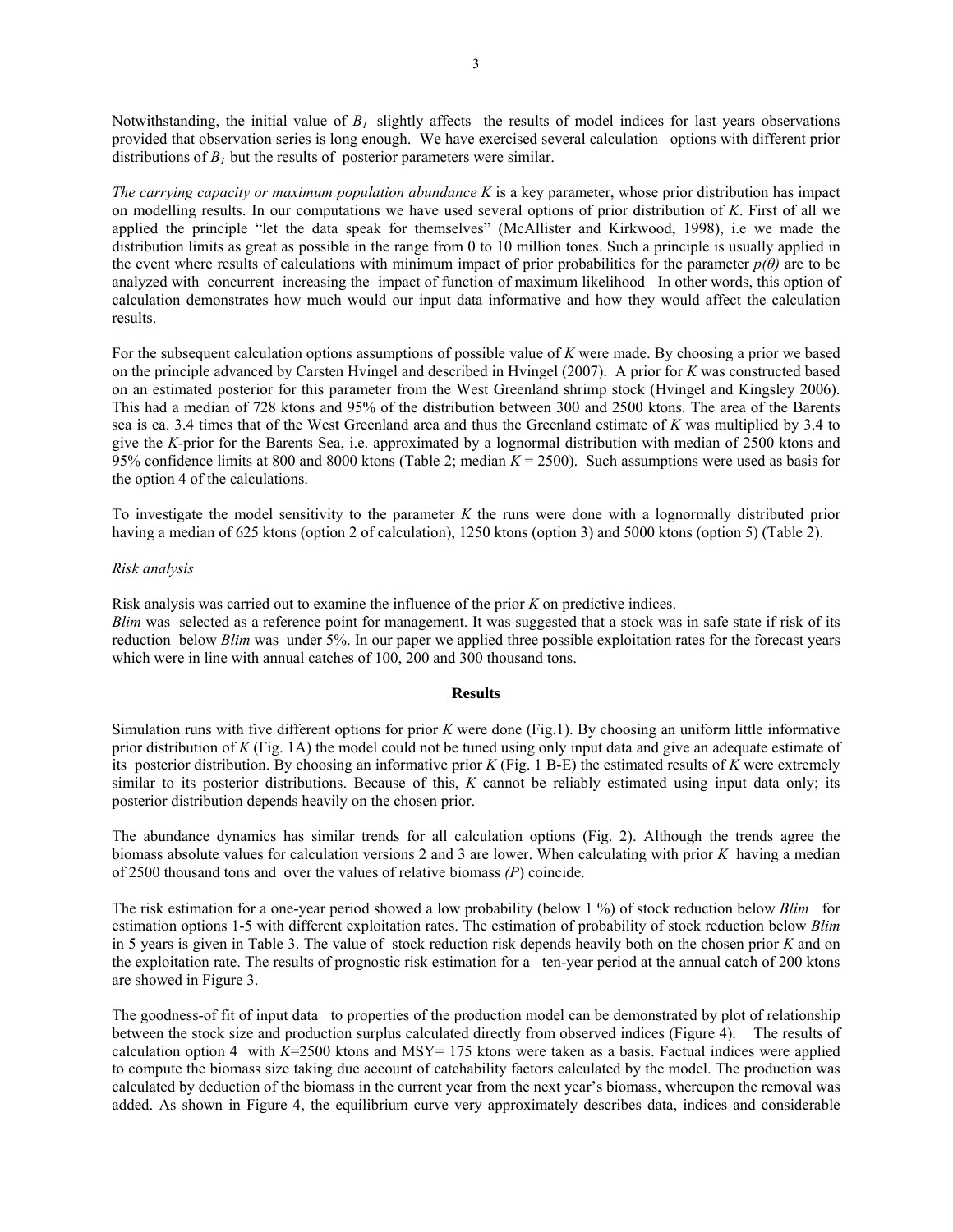discards which poorly correlate with parabolic dependence of the stock production surplus. The left side of the arc for the lack of input data in this area was calculated using our expert assumptions about *K* -value.

#### **Discussion**

Under conditions of poor information security the estimations for parameters are often found using algorithms based on the Bayes' formula when not only observation data are taken as initial information but also prior (preliminary) knowledge of model parameters. The approach is based on an attempt to start a statistical inference with some initial assumptions (guesses) of probabilistic distribution of unknown parameters. The values of model parameters can be *a priori* assigned on the basis of estimates obtained, for example, for the same species from different areas or for similar species from the same area. With the Bayes's theorem, one can estimate final (posterior) values of parameters with due regard for observation data and preset values of parameters.

Today the assessment of the northern shrimp stock in the Barents Sea by the production model is also based on observation data (catch, survey indices) and preset values for the parameter *K*. According to Figure 2 the abundance dynamics of the stock depends on abundance indices rather than on possible values of *K*. With different prior assumptions about possible values of *K* the character of abundance trends remains unchanged. The application of a relative parameter  $P_t$  in studies of abundance dynamics negates any uncertainty about the "catchability» and allows an estimate of the absolute abundance to be ignored.

However, the estimate of  $K$  largely influences the biomass absolute abundance  $(B_t)$  that in its turn has an effect on the results of calculations when predictive estimation and risk analysis are made. Depending on given possible value of *K* at annual catches of 200 thousand tons the probability of stock reduction below  $B_{lim}$  can increase during 5 yearsfrom 3% to 81% (Table 3). The character of risk increase in the course of 10 years may also depend heavily on the chosen prior *K* (Figure 4).

The production curve may only approximate input data, which is to say that the fishery factor only slightly affect the biomass dynamics of the northern shrimp. Most likely, other factors ignored by the model (e.g. changes in recruitment and natural mortality as well as spatial fluctuations) make a greater impact on the dynamics.

From the foregoing it may be concluded that:

- 1) Predictive estimates depend on our assumptions about possible value of *K* to a greater extent than on actual yield and survey indices.
- 2) The fishery factor is not a significant one in the modelled system.

### **References**

Anon., 2005. Report of the Pandalus assessment working group. *ICES CM 2006/ACFM:10. ref G*. 72 pp.

- Fletcher, R.I. 1978. Time-dependent solutions and efficient parameters for stock-production models. Fisheries Bulletin, 76: 377–388.
- Hvingel 2006. Research survey information regarding northern shrimp (*Pandalus borealis*) in the Barents Sea. *NAFO SCR Doc. 06/63.*

Hvingel and Aschan 2006. The fishery for northern shrimp (*Pandalus borealis*) in the Barents Sea. *NAFO SCR Doc. 06/65.* 

Hvingel, C. and M.C.S. Kingsley, 2002. A framework for the development of management advice on a shrimp stock using a Bayesian approach. *NAFO SCR Doc. 02/158 Serial No. N4787* 

Hvingel, C. and M.C.S. Kingsley (2006). A framework to model shrimp (Pandalus borealis) stock dynamics and quantify risk associated with alternative management options, using Bayesian methods. *ICES J. Mar. Sci. 63:68–82.*

McAllister, M. K., Kirkwood G. P. Bayesian Stock assessment: a review and example application using the logistic model. ICES journal of Marine Science, V. 55. - 1998. P. 1031-1060.

Schaefer, M.B. 1954. Some aspects of the dynamics of populations important to the management of the commercial marine fisheries. Bulletin of the Inter-American Tropical Tuna Commission, 1: 27–56.

Schnute, J. 1994. A general framework for developing sequential fisheries models. Canadian Journal of Fisheries and Aquatic Sciences, 51: 1676–1688.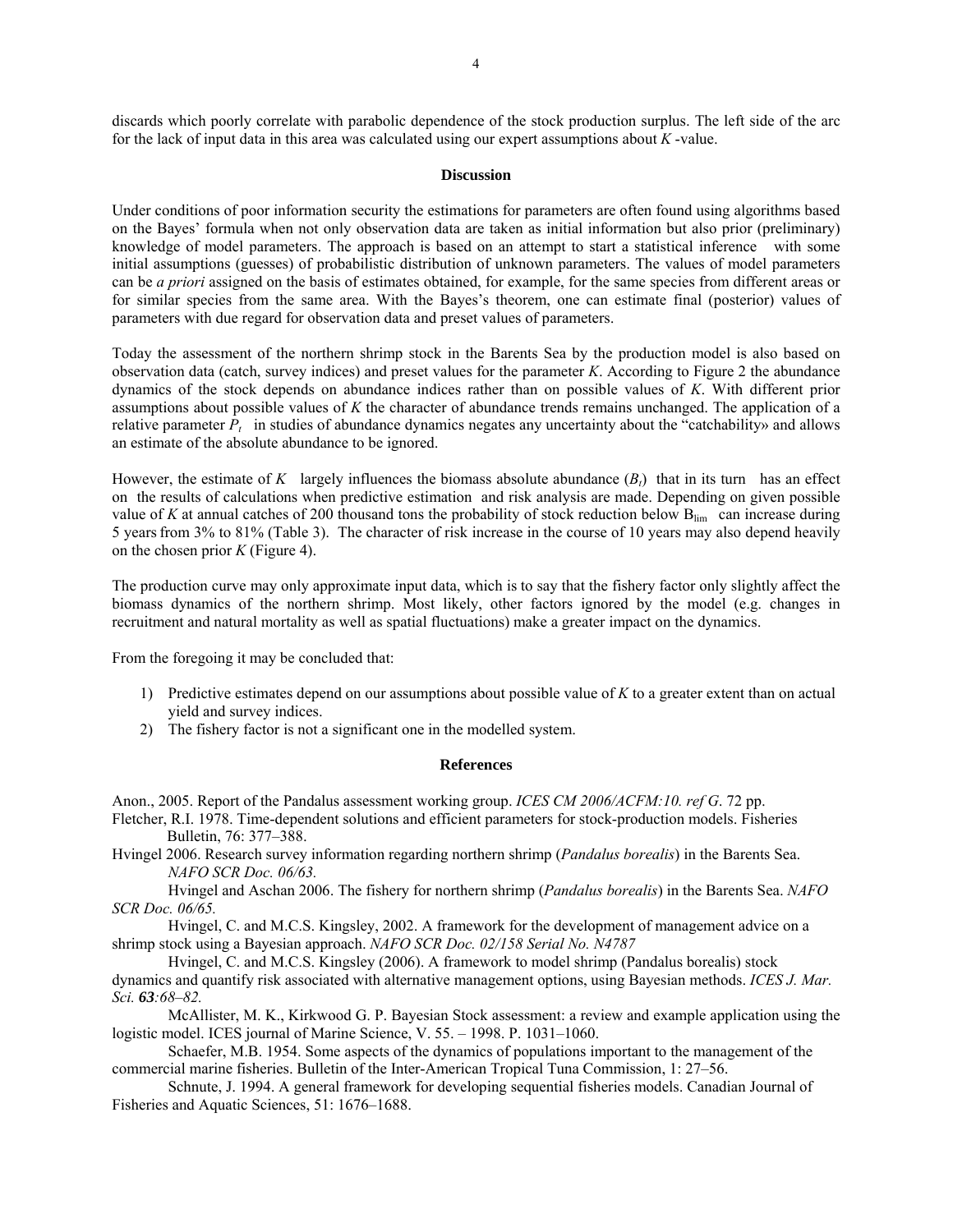| Year | Catch<br>(ktons) | <b>CPUE</b><br>(index) | Survey1<br>(ktons) | Survey2<br>(ktons) |
|------|------------------|------------------------|--------------------|--------------------|
| 1970 | 5.5              |                        |                    |                    |
| 1971 | 5.1              |                        |                    |                    |
| 1972 | 6.8              |                        |                    |                    |
| 1973 | 6.9              |                        |                    |                    |
| 1974 | 9                |                        |                    |                    |
| 1975 | 8.2              |                        |                    |                    |
| 1976 | 10.3             |                        |                    |                    |
| 1977 | 24.4             |                        |                    |                    |
| 1978 | 36.3             |                        |                    |                    |
| 1979 | 36.7             |                        |                    |                    |
| 1980 | 46.3             | 1                      |                    |                    |
| 1981 | 44.6             | 1.161                  |                    |                    |
| 1982 | 62.8             | 1.102                  | 327                |                    |
| 1983 | 104.8            | 1.257                  | 429                |                    |
| 1984 | 128.1            | 1.312                  | 471                |                    |
| 1985 | 124.5            | 1.043                  | 246                |                    |
| 1986 | 65.3             | 0.629                  | 166                |                    |
| 1987 | 43.4             | 0.476                  | 146                |                    |
| 1988 | 48.7             | 0.522                  | 181                |                    |
| 1989 | 62.7             | 0.681                  | 216                |                    |
| 1990 | 81.2             | 0.682                  | 262                |                    |
| 1991 | 74.9             | 0.719                  | 321                |                    |
| 1992 | 68.6             | 0.828                  | 239                |                    |
| 1993 | 56.3             | 0.884                  | 233                |                    |
| 1994 | 28.3             | 0.699                  | 161                |                    |
| 1995 | 25.2             | 0.615                  | 193                |                    |
| 1996 | 34.5             | 0.791                  | 276                |                    |
| 1997 | 35.7             | 0.775                  | 300                |                    |
| 1998 | 55.8             | 0.934                  | 341                |                    |
| 1999 | 75.7             | 0.53                   | 316                |                    |
| 2000 | 83.2             | 0.856                  | 247                |                    |
| 2001 | 57.5             | 0.859                  | 184                |                    |
| 2002 | 61.5             | 0.847                  | 196                |                    |
| 2003 | 39.2             | 0.841                  | 212                |                    |
| 2004 | 40.7             | 0.752                  | 151                | 129                |
| 2005 | 40.7             | 1.096                  |                    | 145                |
| 2006 | 29.7             | 1.254                  |                    | 188                |
| 2007 | 28               | 1.033                  |                    | 159                |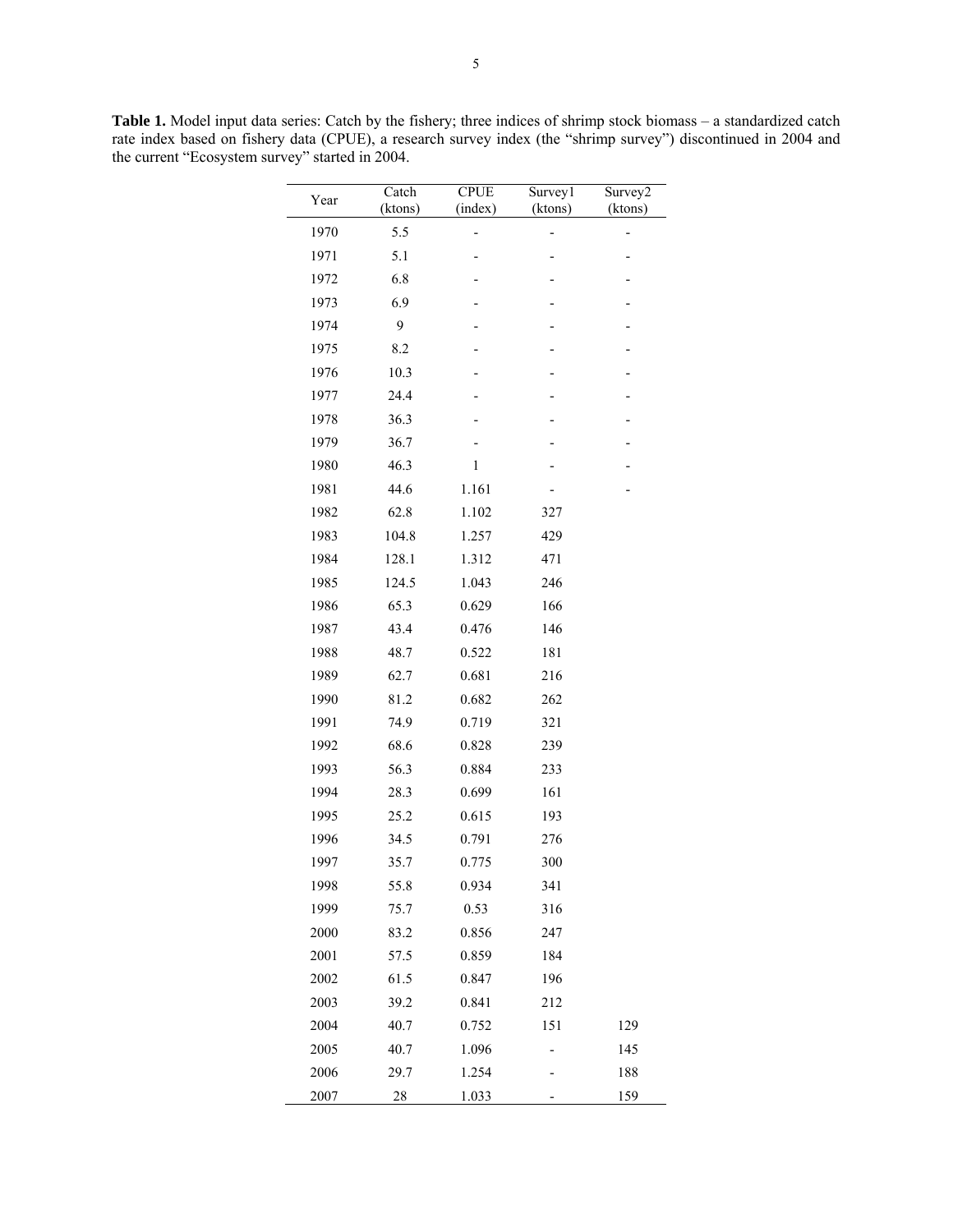| Parameter                 |                      | Options        | Prior                            |                             |  |
|---------------------------|----------------------|----------------|----------------------------------|-----------------------------|--|
| Symbol<br>Name            |                      |                | Type                             | Distribution                |  |
| Carrying capacity         | K                    | 1              | reference                        | $\sim$ dunif(0,10000)       |  |
|                           |                      | $\overline{2}$ | informative (median $= 625kt$ )  | $\sim$ dlnorm $(6.475,3)$   |  |
|                           |                      | 3              | informative (median $= 1250kt$ ) | $\sim$ dlnorm $(7.127,3)$   |  |
|                           |                      | $\overline{4}$ | informative (median $= 2500kt$ ) | $\sim$ dlnorm $(7.82,3)$    |  |
|                           |                      | 5              | informative (median $=$ 5000kt)  | $\sim$ dlnorm(7.515,3)      |  |
| Maximal Suatainable Yield | <b>MSY</b>           | $1-5$          | reference                        | $\sim$ dunif(1,1000)        |  |
| Catchability survey 1     | $q_R$                | $1-5$          | reference                        | $ln(qR)$ ~dunif(-10,1)      |  |
| Catchability survey 2     | $q_E$                | $1-5$          | reference                        | $ln(qE)$ ~dunif(-10,1)      |  |
| Catchability CPUE         | $q_C$                | $1-5$          | reference                        | $ln(qC)$ ~dunif(-10,1)      |  |
| Initial biomass ratio     | P <sub>I</sub>       | $1 - 5$        | informative                      | $\sim$ dnorm $(1.5,15)$     |  |
| Precision survey 1        | $1/\sigma_{R}^{2}$   | $1-5$          | reference                        | $\sim$ dgamma $(4, 0.1125)$ |  |
| Precision survey 2        | $1/\sigma_{\rm E}^2$ | $1-5$          | reference                        | $\sim$ dgamma $(4, 0.1125)$ |  |
| Precision CPUE            | $1/\sigma_c^2$       | $1-5$          | reference                        | $\sim$ dgamma $(4, 0.1125)$ |  |
| Precision model           | $1/\sigma_p^2$       | $1-5$          | reference                        | $\sim$ dgamma $(0.1, 0.1)$  |  |

Table 2. Priors used in the model. ~ means "distributed as..", dunif = uniform-, dlnorm = lognormal-, dnorm= normal- and dgamma = gammadistributed. Symbols as in text.

**Table 3.** Risk of falling bellow *Blim* within a five-years perspective and associated with three optional catch level given different *K* options

|   | Prior K option                       |      | Catch option<br>(ktons) |      |  |  |
|---|--------------------------------------|------|-------------------------|------|--|--|
|   |                                      | 100  | 200                     | 300  |  |  |
|   | reference $(\sim$ dunif $(0,10000))$ | 10   | 3.1                     | 77   |  |  |
| 2 | informative (median = $625kt$ )      | 11.2 | 81.0                    | 92.5 |  |  |
| 3 | informative (median $= 1250kt$ )     | 2.2  | 37.3                    | 644  |  |  |
| 4 | informative (median $= 2500kt$ )     | 22   | 8.6                     | 19.1 |  |  |
| 5 | informative (median $=$ 5000kt)      | 13   | 30                      | 58   |  |  |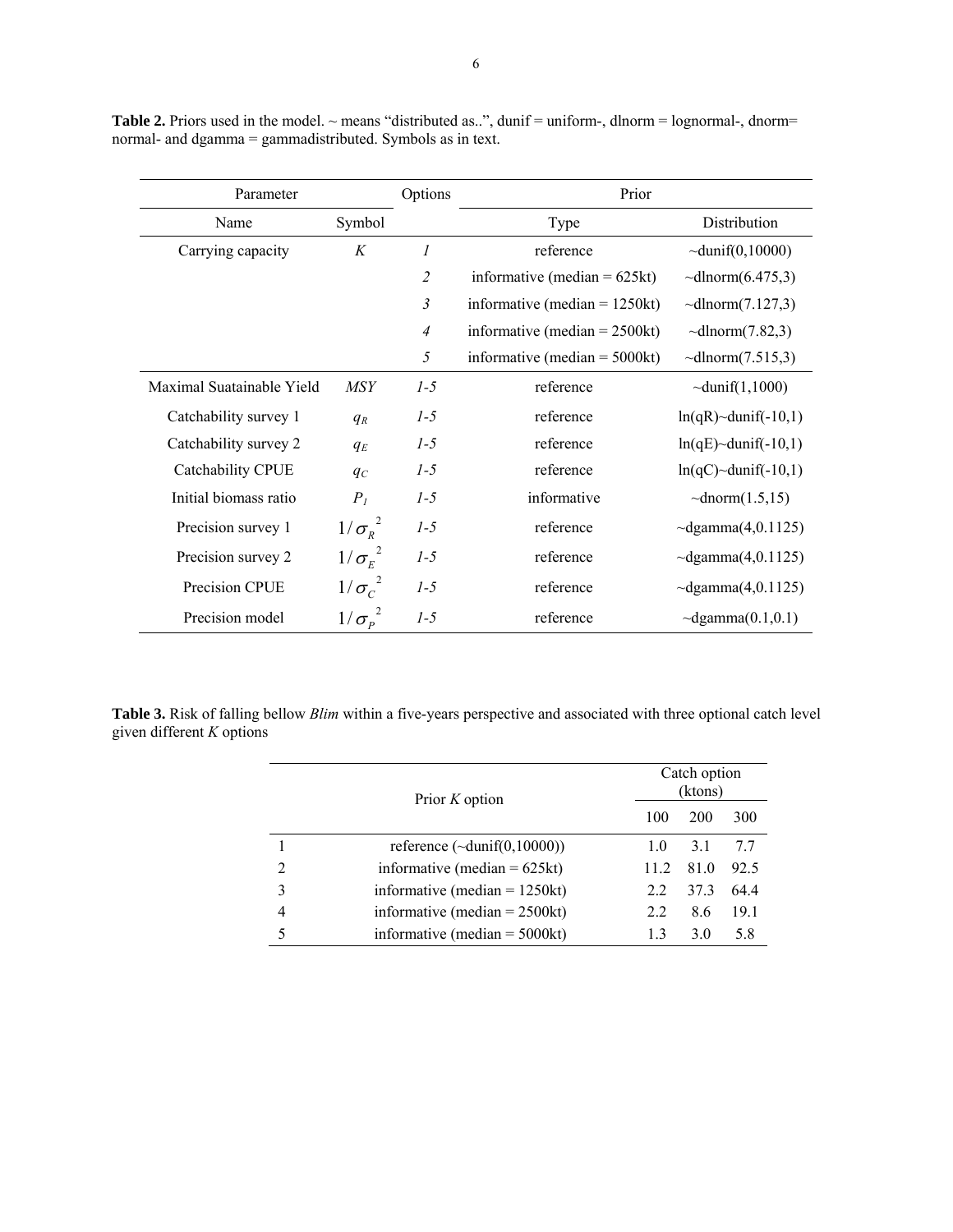

Fig. 1. Probability density distributions of carrying capacity (*K*): posterior (solid line) and prior (broken line) distributions (A – *K* ~dunif(0,10000); B – *median K* = 625kt; C – *median K* = 1250kt; D – *median K* = 2500kt; E – *median K* = 5000kt).



Fig.2. Estimated median biomass trajectories 1970-2007 given different *K* options (A – *K* ~dunif(0,10000); B – *median K* = 625kt; C – *median K* = 1250kt; D – *median K* = 2500kt; E – *median K* = 5000kt).